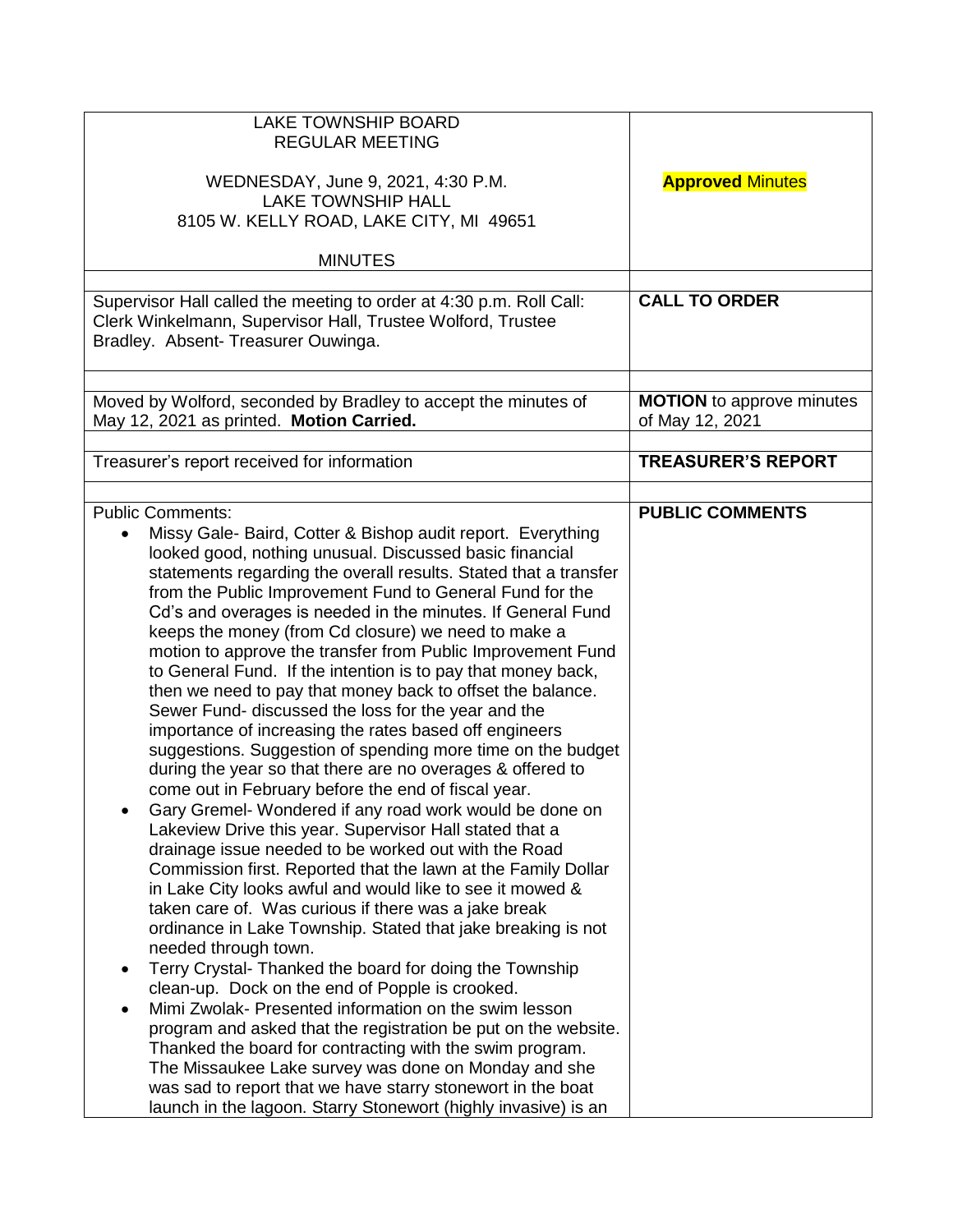| algae not a plant and needs to be treated with a copper base.<br>She doesn't have the treatment plan map yet. Stated that the<br>township hall looks great. Curious why our meetings changed<br>to 4:30pm.                                                                                                                                                                                                                                                                                                                                           |                                                                                                                                                                                                                                                            |
|------------------------------------------------------------------------------------------------------------------------------------------------------------------------------------------------------------------------------------------------------------------------------------------------------------------------------------------------------------------------------------------------------------------------------------------------------------------------------------------------------------------------------------------------------|------------------------------------------------------------------------------------------------------------------------------------------------------------------------------------------------------------------------------------------------------------|
| Correspondence:                                                                                                                                                                                                                                                                                                                                                                                                                                                                                                                                      | <b>CORRESPONDENCE</b>                                                                                                                                                                                                                                      |
|                                                                                                                                                                                                                                                                                                                                                                                                                                                                                                                                                      |                                                                                                                                                                                                                                                            |
| <b>Committee Reports:</b>                                                                                                                                                                                                                                                                                                                                                                                                                                                                                                                            | <b>COMMITTEE REPORTS</b>                                                                                                                                                                                                                                   |
| Meeting Tuesday, June 8. There were 7 service calls over<br>the holiday. Most calls were minor, only one call to<br>Hutchinson's. Reported rig damage 2.5 weeks ago. Working<br>with Valley on the issue because the two rigs collided & thinks<br>that it was a faulty switch. Damage to rig and to a Dutchman<br>tractor. Supervisor Hall spoke with Adam Gandolphi our                                                                                                                                                                            | <b>SEWER</b>                                                                                                                                                                                                                                               |
| insurance agent, who recommended that a report be done for<br>a claim. Rig is currently repaired. Supervisor Hall stated that<br>the rig didn't make it to the limit switch, so we were at fault. Al<br>and Dan would like uniforms so that they are not wrecking<br>their daily clothing. Trustee Bradley looked into prices with a<br>company out of Fife Lake, there is a minimum fee so we will<br>have to add rugs to our agreement.                                                                                                            |                                                                                                                                                                                                                                                            |
| October cycle for grant for Fire Dept handheld radios. To<br>discuss later.                                                                                                                                                                                                                                                                                                                                                                                                                                                                          | <b>FIRE</b>                                                                                                                                                                                                                                                |
| Two Road contracts presented #15-21A for \$8824.29 (Blue<br>Rd) and #16-21A for \$5164.52 (Pavilion). Moved by Bradley,<br>seconded by Wolford to contract with Missaukee Road<br>Commission for contracts #15-21A and #16-21A. MOTION<br>CARRIED. Roll Call: Yes- Hall, Winkelmann, Wolford,<br>Bradley. No-0. Absent-Ouwinga.                                                                                                                                                                                                                      | <b>ROADS</b><br><b>MOTION</b> to contract with the<br>Missaukee County Road<br>Commission for contract #15-<br>21A for \$8824.29 and<br>contract $#16-21A$ for<br>\$5164.52.                                                                               |
| <b>Unfinished Business:</b>                                                                                                                                                                                                                                                                                                                                                                                                                                                                                                                          |                                                                                                                                                                                                                                                            |
| Pam Hill questioned when the dock for the Jennings beach<br>would be here.                                                                                                                                                                                                                                                                                                                                                                                                                                                                           |                                                                                                                                                                                                                                                            |
| <b>New Business:</b>                                                                                                                                                                                                                                                                                                                                                                                                                                                                                                                                 | <b>NEW BUSINESS</b>                                                                                                                                                                                                                                        |
| <b>MOTION</b> by Winkelmann to contract with the Missaukee<br>$\bullet$<br>Conservation District pending insurance certificate for<br>\$345.00 for a water school program on Crooked Lake out of<br>the Lake Enhancement Funds. Seconded by Wolford.<br><b>MOTION CARRIED.</b> Roll Call: Yes- Bradley, Hall,<br>Winkelmann, Wolford. No-0. Absent- Ouwinga.<br><b>MOTION</b> by Wolford to approve up to \$1500.00 assessor<br>$\bullet$<br>remote access through All Pro Technology. Seconded by<br>Bradley. MOTION CARRIED. Roll Call: Yes- Hall, | <b>MOTION</b> to contract with the<br>Missaukee Conservation<br>District in the amount of<br>\$345.00 for a water school<br>on Crooked Lake, pending<br>receipt of insurance<br>certificate.<br><b>MOTION</b> to approve remote<br>access for the assessor |